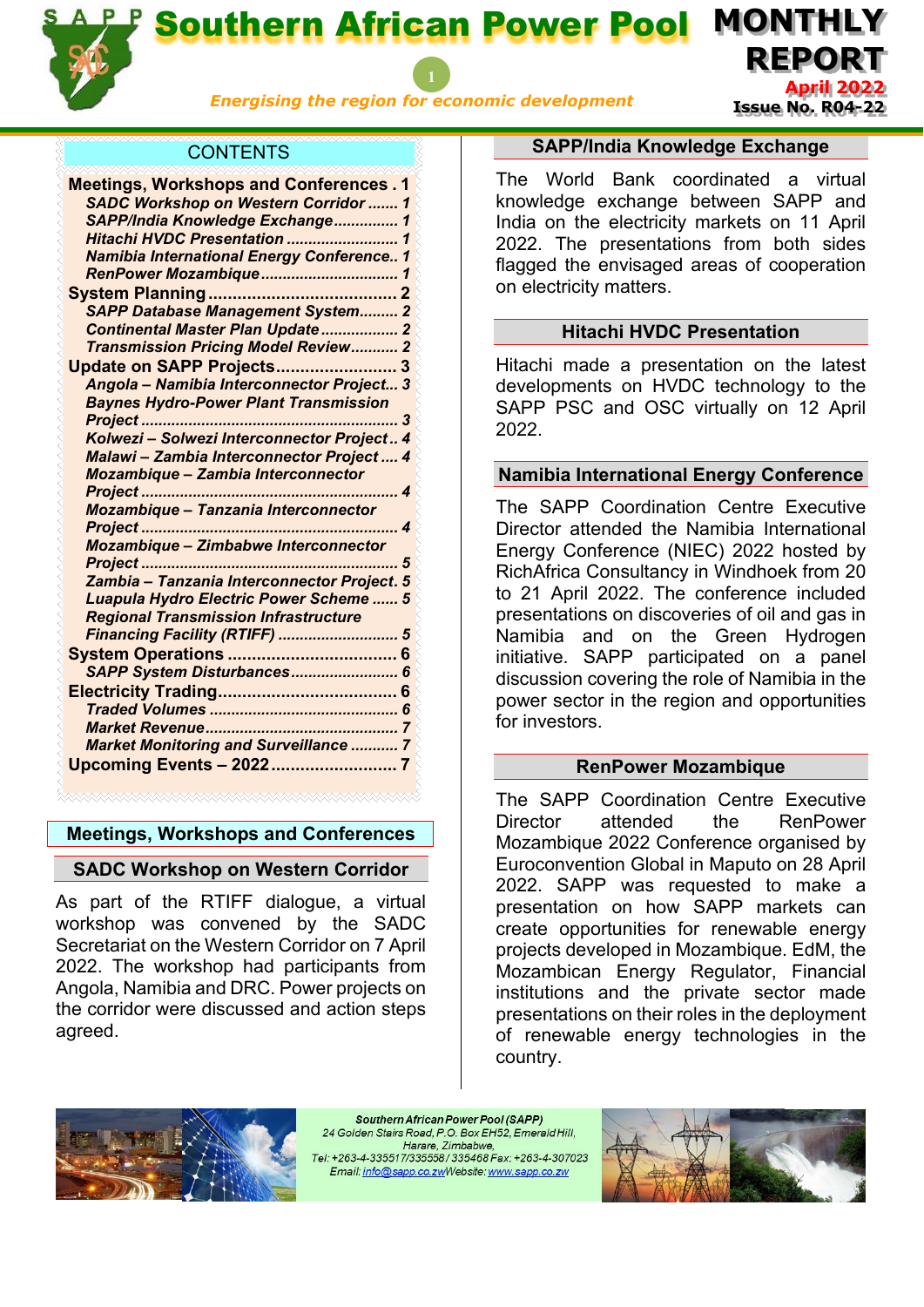# **System Planning**

# <span id="page-1-1"></span><span id="page-1-0"></span>**SAPP Database Management System**

The SAPP is in the final stages of developing the database management system which necessitates the following:

- (i) Design and develop an online centralised Data Base Management System (DMS) for structured (financial, trading, etc.) and unstructured (pdf, emails, etc.) data management on a cloud-based centralised system;
- (ii) Understand the business process and data structure, and adopt the best ICT technology;
- (iii) Build a fresh (from scratch) cloud-based DMS system including design and development with open-source technologies (.NET application); and
- (iv) Publish the software on a secure cloud for private and public access.

During the period under review the final DSM demo software presentation was made by the Consultant to SAPP on the 22nd April 2022.

The outstanding deliverables includes the following:

- **Delivery of the Test Protocol and software** URL with credentials
- User Acceptance Testing
- <span id="page-1-2"></span>Final delivery

#### **Continental Master Plan Update**

The development of the African Continental Power System Masterplan (CMP) is ongoing. During the period under review the CMP modelling team had meetings with the SAPP from 27<sup>th</sup> to 29<sup>th</sup> April 2022 to discuss the following:

- Transition from the deliverables under baseline set-up to the ones under modelling runs
- 
- Review existing data
- Discuss further data and assumptions for SPLAT-Africa modelling
- Discussion on data and assumptions for transmission modelling in PSS/E
- Review functionalities of the CMP Platform and Database
- **Review data collection procedures**
- **Discuss power pools priorities within the** CMP
- Update the status of collaboration with CMP- Power Pools and align agendas

For the month of May the following activities are planned:

- **PSS/E Training for all African Power Pools**
- MESSAGE Refresher Training for all the Power Pools



*CMP Modelling Team visit to SAPP Coordination Centre in Harare, Zimbabwe, 27 – 29 April 2022, and participants from ZESA and SAPP CC.* 

#### <span id="page-1-3"></span>**Transmission Pricing Model Review**

The SAPP continued with the refinement of the proposed Transmission Pricing Model, TPM. The following activities are currently ongoing:

- Model simulations
- **Analysis of results by the task team**

Upcoming activities are as follows:

 Calculate a trial set of TSO charges for external network use

Southern African Power Pool (SAPP) 24 Golden Stairs Road, P.O. Box EH52, Emerald Hill, Harare, Zimbabwe, Tel: +263-4-335517/335558/335468 Fax: +263-4-307023 Email: info@sapp.co.zwWebsite: www.sapp.co.zw

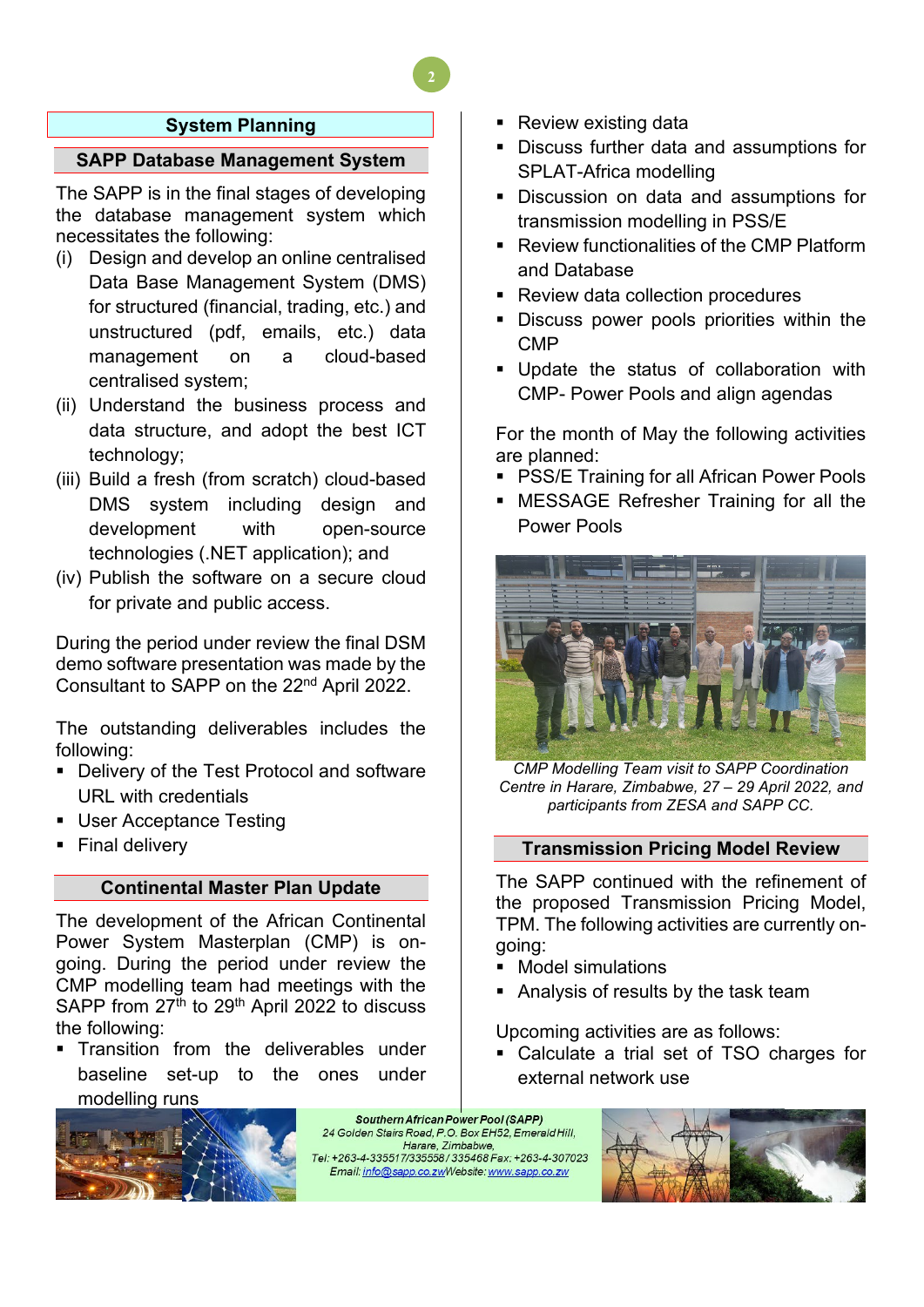- Demonstration of the final tool
- Final workshop with PSC and MSC.
- **Presentation of model and results to SAPP** MANCO and EXCO members

The project is expected to be completed on 31st May 2022.

# **Update on SAPP Projects**

# <span id="page-2-1"></span><span id="page-2-0"></span>**Angola – Namibia Interconnector Project**

The ANNA Project Part-3 stage scope implementation continued during the month.

The Transaction Advisor (TA) has begun compiling and reviewing the legal documentation required to support RNT and NamPower in reaching project bankability, and assist with the fulfilment of conditions precedent for the financing arrangements and achieve the drawdown milestone for the first disbursement. Below are some of the activities so far completed and pending workshopping with SAPP and the Utilities:

# **1) Joint Development Agreement (JDA):**

a) Draft Joint Development Agreement developed and shared with SAPP and the utilities on 10 April 2022. Feedback awaited from the SAPP and Sponsors.

# **2) Updated Market Analysis:**

- a) Updated base Information.
- b) Updated Market Scenarios.
- c) Updated Energy Model.
- d) Run Scenarios.

# **3) Environmental Reports:**

- a) Draft Commitment Register developed
- b) Resettlement Action Plan (RAP) Terms of Reference developed
- c) Environmental and Social Specifications developed
- d) Internal review in progress

# **4) Kunene Preliminary Design update:**

- a) Scope clarification meeting held with NamPower on 8th April 2022.
- b) SVC size and connection point confirmed.
- c) Design documentation and drawings updated.

# **5) Tender Documents and Support:**

a) Draft procurement approach developed.

# <span id="page-2-2"></span>**Baynes Hydro-Power Plant Transmission Project**

The Baynes HPP Transmission Lines Project is a transmission study project with the purpose of producing a bankable feasibility study, for the integration of the proposed 600MW Baynes hydropower plant to the Angola and Namibia transmission networks.

The process to procure Consultancy services for the Technical and ESIA studies has advanced.

# **Technical Study:**

The RFP bid submitted to the market, to procure a Techno-Economic Consultant closed on 30 April 2022 and attracted five (5) bids. Evaluation of the bids will commence in early to mid-May 2022. The Technical studies are funded by the NEPAD-IPPF.

# **ESIA Study:**

The Expression of Interest (EOI) bid submitted to the market, on 1 April 2022 and closed on 15 April 2022, only attracted one (1) bid. Therefore, a resubmission to the market has been necessitated to ensure a competitive response to the EOI bids. The ESIA study is funded by a grant from the Swedfund.



Southern African Power Pool (SAPP) 24 Golden Stairs Road, P.O. Box EH52, Emerald Hill, Harare, Zimbabwe, Tel: +263-4-335517/335558/335468 Fax: +263-4-307023 Email: info@sapp.co.zwWebsite: www.sapp.co.zw

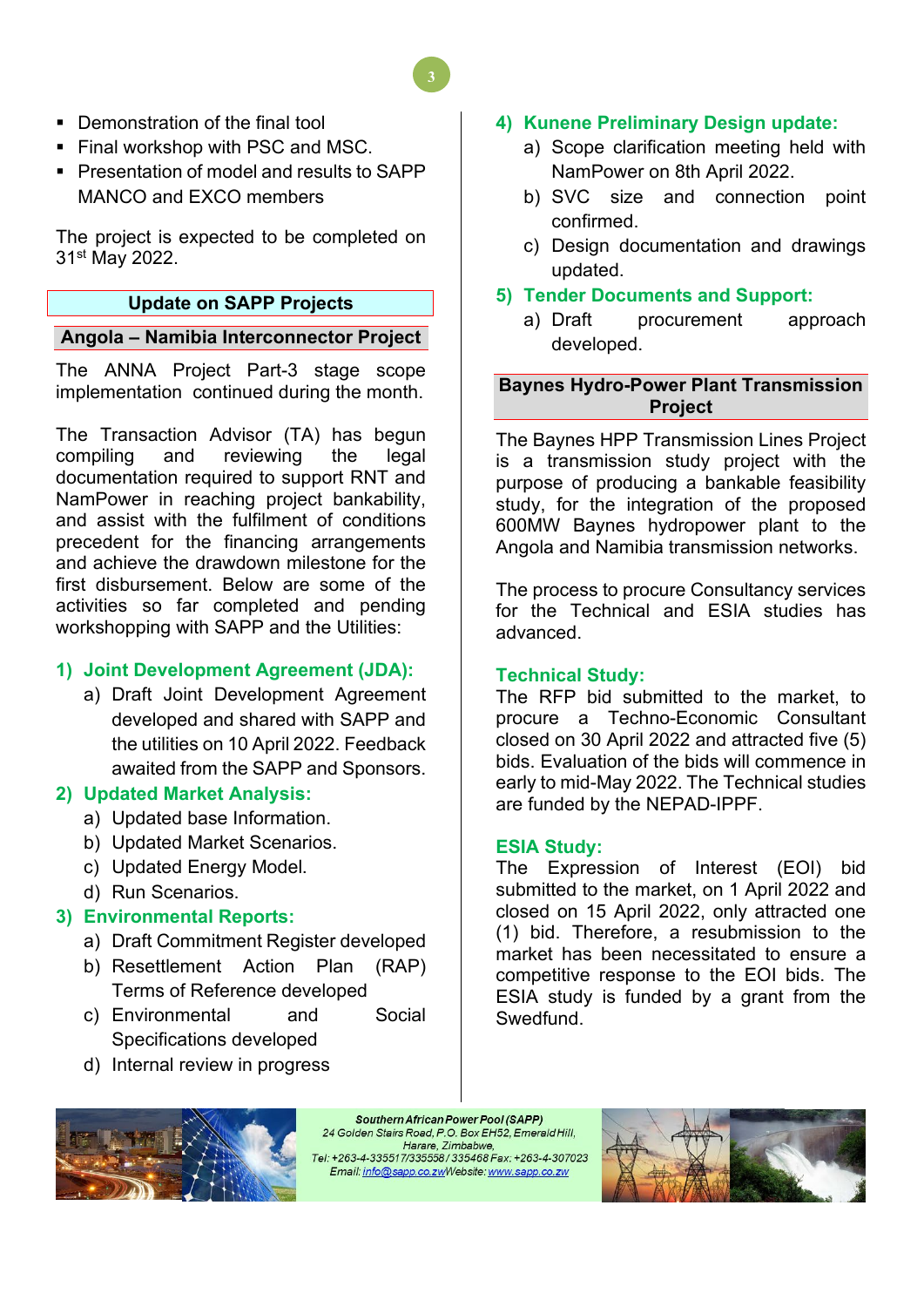# <span id="page-3-0"></span>**Kolwezi – Solwezi Interconnector Project**

The Kolwezi-Solwezi Transmission Interconnector Project Feasibility and ESIA studies closed in 2019 and 2021 respectively. Therefore, the SAPP-PAU has started the process of advancing the proposed transmission solution to project financing, by initiating financial, legal and commercial structuring processes, with support from the SAPP Transaction Advisor. Support to the project will be rendered through the RTIFF project, with commitment from the two participating utilities: SNEL (DRC) and ZESCO (Zambia).

#### <span id="page-3-1"></span>**Malawi – Zambia Interconnector Project**

Both the Feasibility and ESIA studies for the proposed Malawi – Zambia Interconnector are funded under the SAPP Program for Accelerating Regional Energy/Transformational Projects.

#### **Feasibility Study:**

A Request for Proposal (RFP) for the feasibility studies closed on 16 November 2021. The evaluation of both the technical and financial proposals was completed in January 2022. This was then followed by negotiations with the successful bidder on 20 January 2022. The approval of the draft contract is still under consideration.

#### **ESIA Study**

The project is at the final stages of procurement which was initiated in the last quarter of 2021. The evaluation of the technical and the financial proposals were completed in January 2022. The contract negotiations with the successful bidder were held on 9 March 2022. The approval of the draft contract is still under consideration.

## <span id="page-3-2"></span>**Mozambique – Zambia Interconnector Project**

The techno-economic and ESIA studies for the Mozambique – Zambia Interconnector are funded by the NEPAD-IPPF and the World Bank under the AREP Programme respectively.

#### **Feasibility Study**

**4**

The Consultant for the technical studies completed the studies in December 2021. The reports have been under review by the utilities. The final reports were submitted on 23 February 2022. In March 2022, the two utilities approved the final reports. The final reports have since been submitted to the funders for their review.

#### **ESIA Study**

The Final Environmental Impact Assessment Report (including the Environmental and Social Management Plan) and the Resettlements Policy Framework Report was submitted to the Mozambique Environmental Authority for review and approval.

#### <span id="page-3-3"></span>**Mozambique – Tanzania Interconnector Project**

The Mozambique – Tanzania Interconnector Project (MOTA) is supported by the NEPAD-IPPF. The financial support is towards the techno-economic feasibility and ESIA studies for the proposed interconnector. A revised Letter of Agreement for the grant was submitted to SAPP by NEPAD-IPPF for final review before execution. The final Letter of Agreement is yet to be issued following the review by SAPP and the utilities.

The review and update of the ToRs for both the feasibility and ESIA studies have been completed. A workshop for the update of the ToRs for the ESIA was held on 5 April 2022.



Southern African Power Pool (SAPP) 24 Golden Stairs Road, P.O. Box EH52, Emerald Hill, Harare, Zimbabwe, Tel: +263-4-335517/335558/335468 Fax: +263-4-307023 Email: info@sapp.co.zwWebsite: www.sapp.co.zw

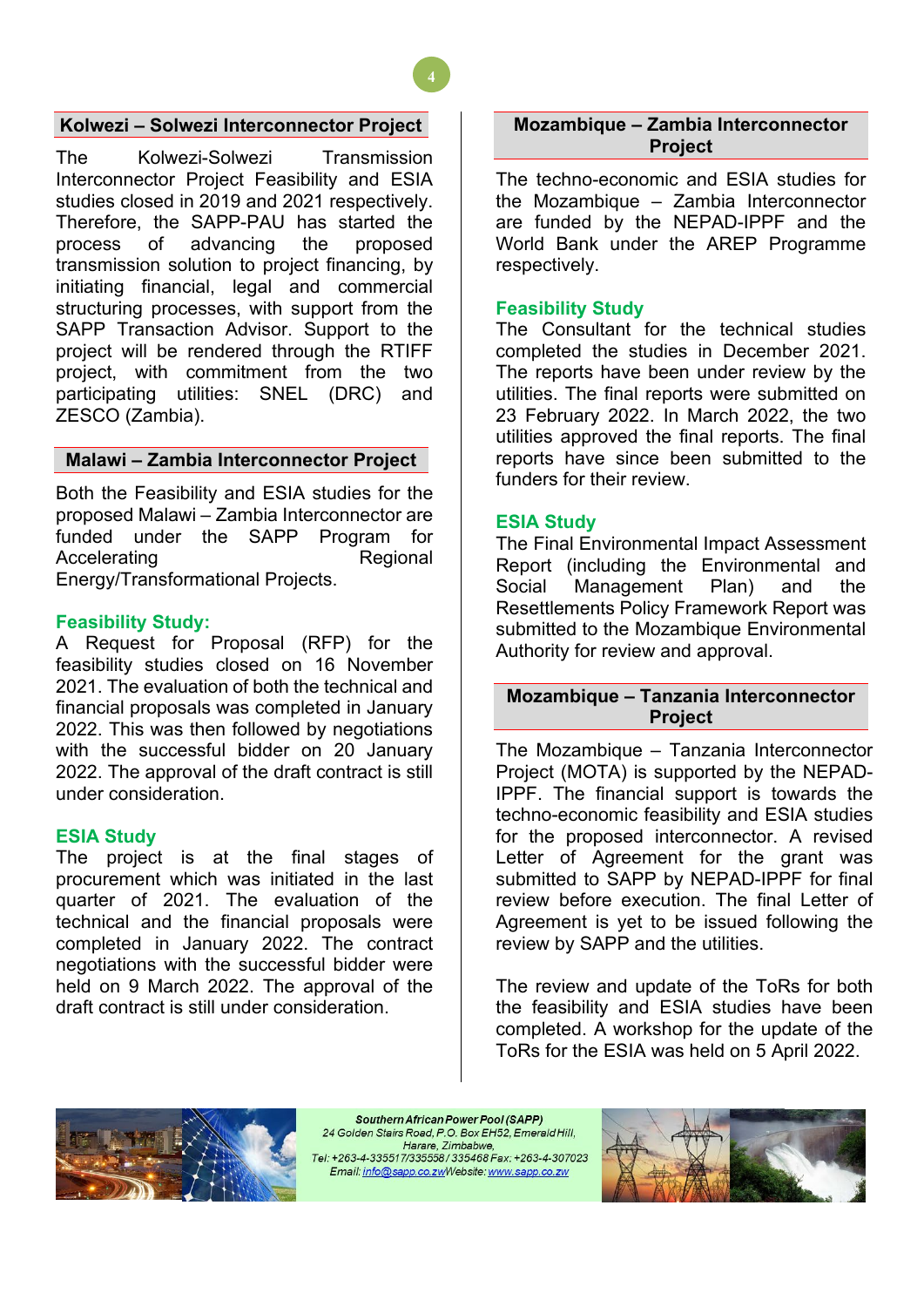## <span id="page-4-0"></span>**Mozambique – Zimbabwe Interconnector Project**

**5**

The SAPP, SADC and the Project sponsors; EDM (Mozambique) and ZESA (Zimbabwe), met on 14 April 2022, to restart the processes of advancing the project to feasibility study of the Mozambique-Zimbabwe (MOZI), separate from the Mozambique-Zimbabwe-South Africa (MOZISA) project arrangement. The meeting discussed among other project aspects the following:

- Review of the IGMOU and IUMOU
- **Mandate letter from the sponsors** authorising SAPP to mobilise project resources.
- Review and update of the Project Concept note.
- Review and update of the technical, environmental, and social Terms of Reference (TORs).
- **Structure of project governance and** management team.
- **Budget proposals for technical and ESIA** studies.

The meeting resolved to meet on 17 May 2022, to strengthen arrangements towards project implementation.

# <span id="page-4-1"></span>**Zambia – Tanzania Interconnector Project**

On the Zambian side, the preparation of tender documents for the project was completed in October 2021. The World Bank supported the studies using the AREP facility at SAPP. The next steps include resource mobilisation by ZESCO/Government of Zambia for the implementation of the project.

The status of the project has remained the same during the period under review.

# <span id="page-4-2"></span>**Luapula Hydro Electric Power Scheme**

The prefeasibility study and preliminary environmental scanning were completed in 2019. The technical studies were funded under the SADC PPDF while the preliminary environmental studies were supported by the World Bank using the AREP facility.

Commencement of the detailed feasibility study and the ESIA await the mobilisation of funds. The World Bank, NEPAD-IPPF, NEPAD-AUDA and Swedfund are being engaged for possible financial support for the detailed studies. As part of the fund mobilisation, the project was presented to potential funders during the 7<sup>th</sup> PIDA Week in Nairobi which took place from 28 February to 4 March 2022.

The NEPAD-IPPF has committed funds towards the techno-economic studies for one site. Additional funds are however still required to cover the costs for the technical and ESIA studies. The total funding gap for the feasibility studies for the three sites is about US\$6.1 million. The review and update of the ToRs for the detailed ESIA studies are expected to be completed in May 2022.

## <span id="page-4-3"></span>**Regional Transmission Infrastructure Financing Facility (RTIFF)**

The finalisation of the energy and financial models and deeper engagement with potential project sponsors was the primary focus over this month. Extensive engagement continued with the SAPP Team and other key stakeholders, including the Steering Working Group and the RTIFF Oversight Task Team, to finalise the draft financial and energy models.

Finalisation of the financial model was accelerated in the interest of having the RTIFF and projects specific models available ahead of the engagement with selected



Southern African Power Pool (SAPP) 24 Golden Stairs Road, P.O. Box EH52, Emerald Hill, Harare, Zimbabwe, Tel: +263-4-335517/335558/335468 Fax: +263-4-307023 Email: info@sapp.co.zwWebsite: www.sapp.co.zw

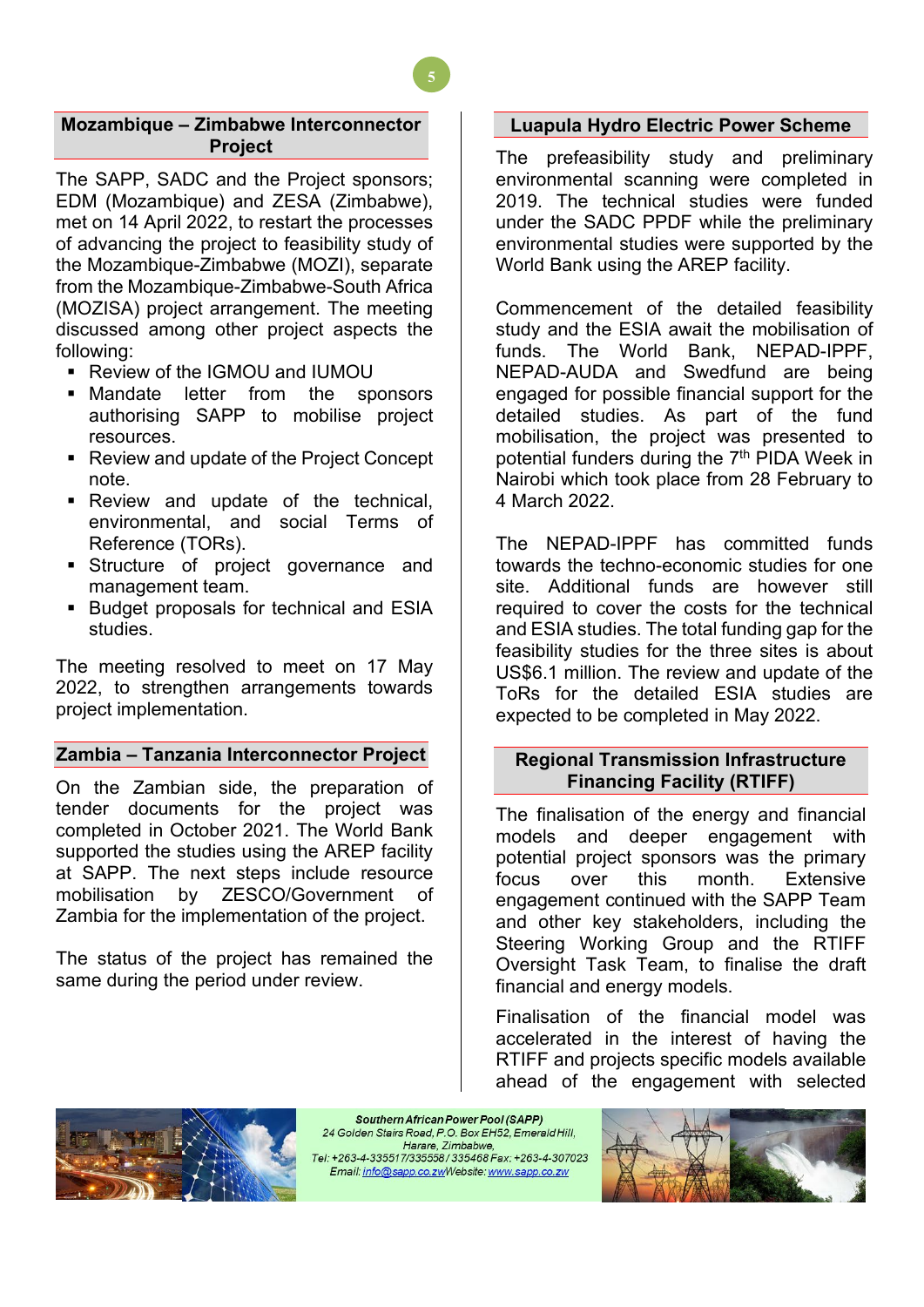project sponsors. Finalisation of 'Databook' that outlines the model workings, key assumptions, outputs, and commercial reasoning is currently ongoing and will be shared with SAPP-CC and relevant stakeholders in May 2022.

During the discussions on the energy model, it was agreed that two additional scenarios will be modelled ahead of finalisation. These include a 'high hydro' and a new 'high renewable' scenario.

The Consulting Team, in close liaison with SAPP, will continue to engage potential funders and financiers. Notably, plans are being made for some light scouting with priority European funders on the week commencing 23rd May 2022, with a view to identify top-priority follow-up engagements ahead of the Africa Energy Forum in Brussels, Belgium in June 2022.

#### **System Operations**

#### <span id="page-5-0"></span>**SAPP System Disturbances**

<span id="page-5-1"></span>In the month of April 2022, eight (8) SAPP system disturbances were reported. In the first one a transmission line tripped in Zimbabwe and the 330 kV interconnection between Mozambique and Zimbabwe tripped on over-frequency protection. Subsequently, the HVDC system tripped in Mozambique interrupting about 950 MW of power to South Africa. In the second one, an output of 410 MW was lost from the Mozambique - South Africa HVDC link and power frequency temporarily fell from 49.845 Hz to 49.492 Hz at minimum. In the third one, the 330 kV Mozambique - Zimbabwe interconnector tripped due to lightning and thunderstorms. In the fourth and fifth disturbance, the 220 kV interconnectors between Zambia and DR Congo tripped on directional over-power. The last three were power frequency excursion incidences where generators tripped in South Africa as follows: i) one generator tripped from 730 MW and power frequency temporarily fell from 49.92 Hz to 49.44 Hz; ii) one generator tripped from 386 MW and power frequency temporarily fell from 49.79 Hz to 49.488 Hz; and iii) one generator tripped from 609 MW and power frequency temporarily fell from 49.824 Hz to 49.482 Hz. In all these incidences, power frequency decline was arrested by instantaneous demand response and automatic deployment of pumped storage units.



# **Electricity Trading**

## **Traded Volumes**

<span id="page-5-3"></span><span id="page-5-2"></span>Market performance during the month of April 2022 was higher when compared to March 2022. Total traded volumes on the Day Ahead Market (DAM), Intra-Day Market (IDM), Forward Physical Monthly Market (FPM-M), and Forward Physical Weekly Market (FPM-W) increased by 46% to 119 GWh in the month of April 2022, from the March 2022 volume of 81.3 GWh.



*Monthly Traded Volumes (GWh) in DAM, IDM, FPM-W, and FPM-M (January 2022 to April 2022)*



Southern African Power Pool (SAPP) 24 Golden Stairs Road, P.O. Box EH52, Emerald Hill. Harare, Zimbabwe, Tel: +263-4-335517/335558/335468 Fax: +263-4-307023 Email: info@sapp.co.zwWebsite: www.sapp.co.zw